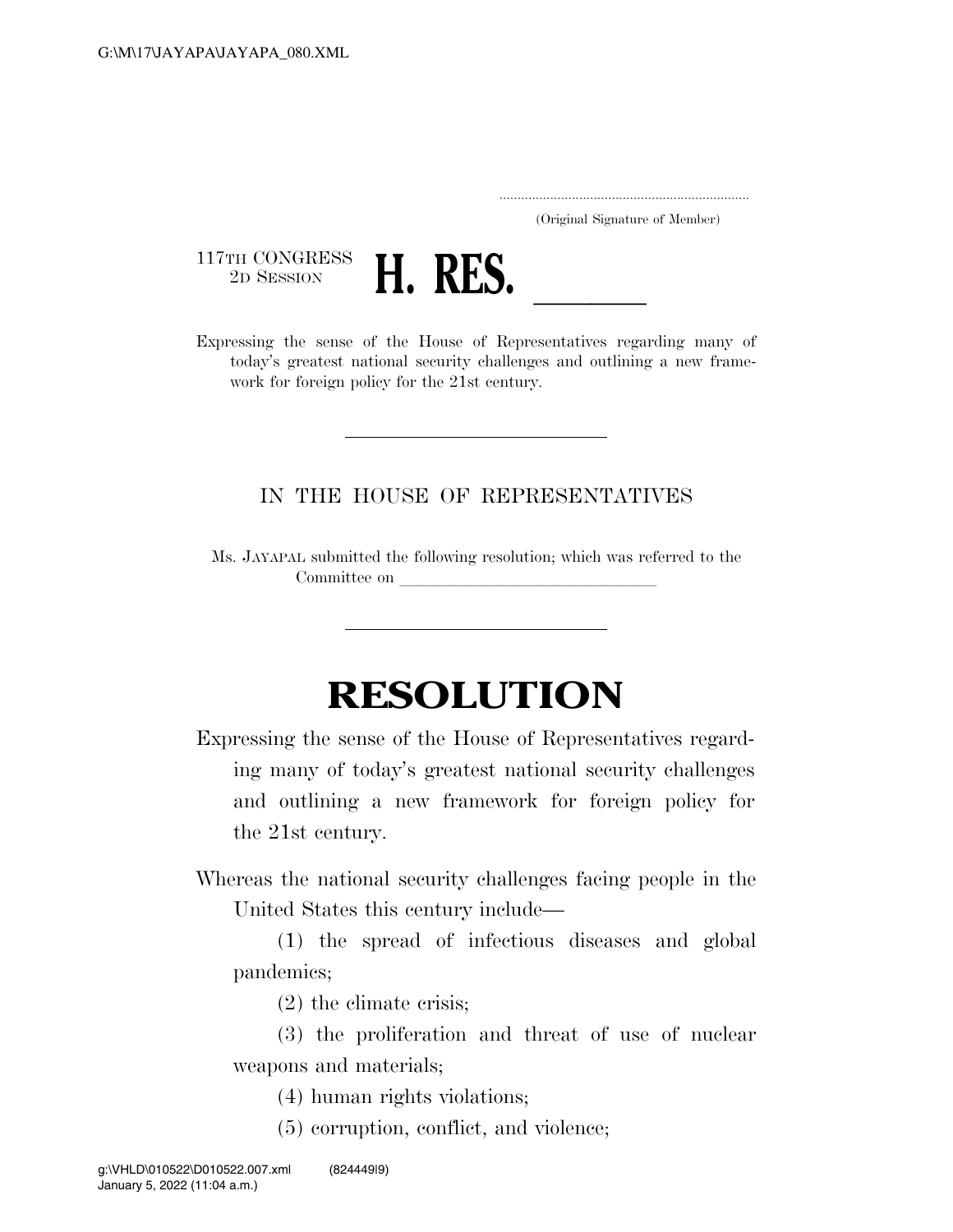(6) authoritarianism and distrust in democratic institutions undermined by disinformation;

(7) gender, economic, and social inequality; and

(8) transnational White supremacist violence and racist nationalism;

Whereas such national security challenges are highlighted by the facts that—

(1) a year and a half after the World Health Organization declared COVID–19 a global pandemic, just 3.07 percent of people in low-income countries had received 1 or more doses of a vaccine while 60.18 percent of people in wealthy countries had;

(2) in 2020, natural disasters, worsened by climate change, displaced more than 30,700,000 people from their homes;

(3) the United Nations estimates that about 10 percent of people suffer from hunger worldwide;

(4) the total amount authorized to be appropriated by the National Defense Authorization Act for fiscal year 2021 is \$740,500,000,000;

(5) 9 countries hold more than 13,000 nuclear warheads and military stockpiles worldwide are on the rise; and

(6) about 900,000 military personnel, contractors, opposition combatants, humanitarian aid workers, journalists, national and military police, and other civilians have been killed in United States wars in Iraq, Afghanistan, Syria, Pakistan, and other major war zones since 2001;

Whereas these challenges cannot be primarily solved through the use of military force or Department of Defense budget increases; and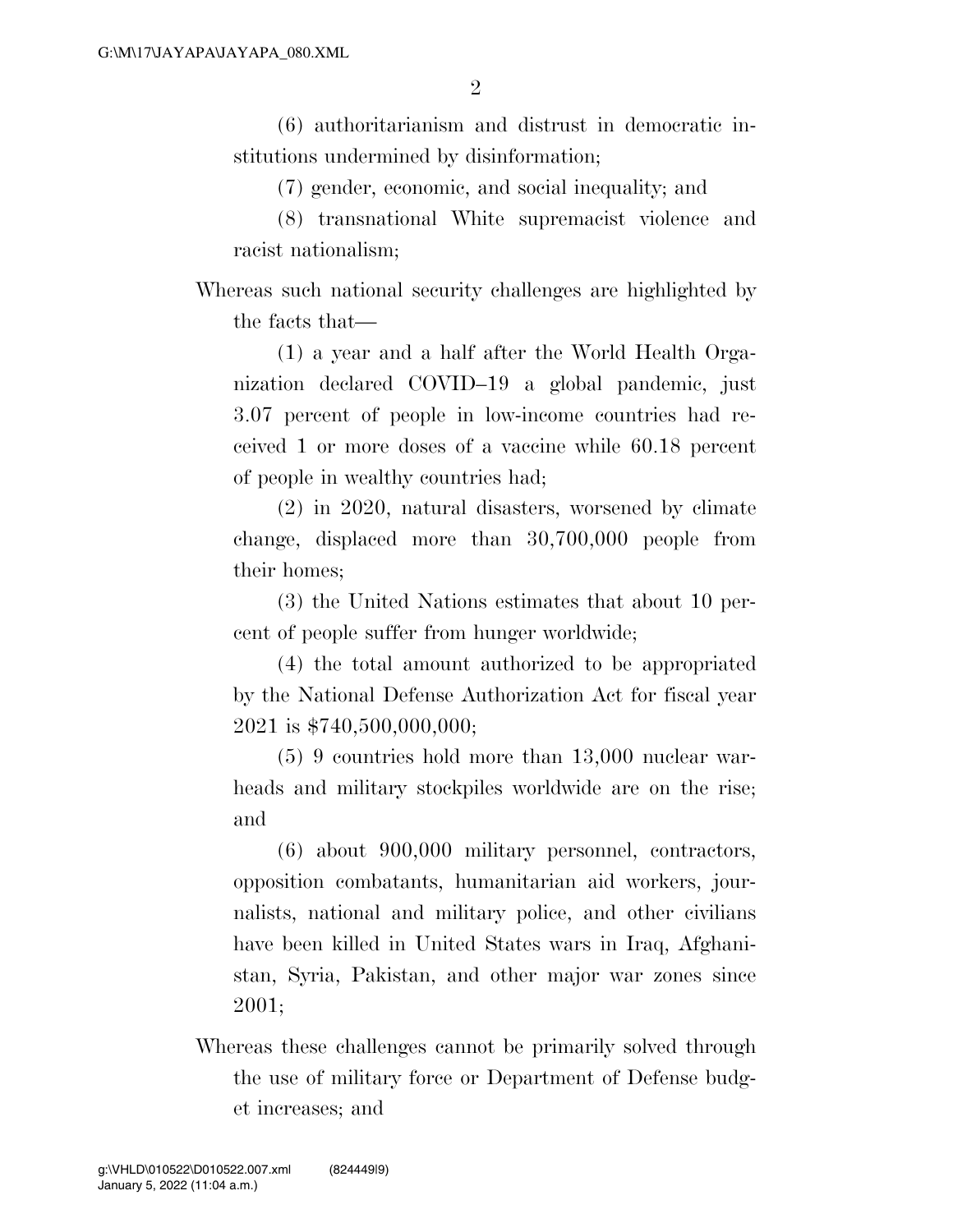Whereas refocusing United States national security strategy on these issues requires robust new investments in nonmilitary tools of statecraft, as well as domestic and international institutions that rely on dialogue, inclusivity, accountability, conflict resolution, and global cooperation over competition: Now, therefore, be it

|                | over competition: Now, therefore, be it          |
|----------------|--------------------------------------------------|
| $\mathbf{1}$   | <i>Resolved</i> , That—                          |
| $\overline{2}$ | $(1)$ it should be the policy of the United      |
| 3              | States—                                          |
| $\overline{4}$ | (A) to prioritize mitigating and, where pos-     |
| 5              | sible, resolving the harms created by the secu-  |
| 6              | rity challenges outlined in the preamble to this |
| 7              | resolution by-                                   |
| 8              | (i) supporting robust investments in             |
| 9              | diplomacy, development, justice, human           |
| 10             | rights, and conflict prevention;                 |
| 11             | (ii) putting local leadership and part-          |
| 12             | nership at the center of policy design, de-      |
| 13             | velopment, and implementation; and               |
| 14             | (iii) using both bilateral and multilat-         |
| 15             | eral relationships and United States influ-      |
| 16             | ence to uphold human rights and human            |
| 17             | dignity;                                         |
| 18             | (B) to acknowledge that United States na-        |
| 19             | tional interests are aligned with the well-being |
| 20             | and rights of people around the world by plac-   |

ing human dignity, social justice, and coopera-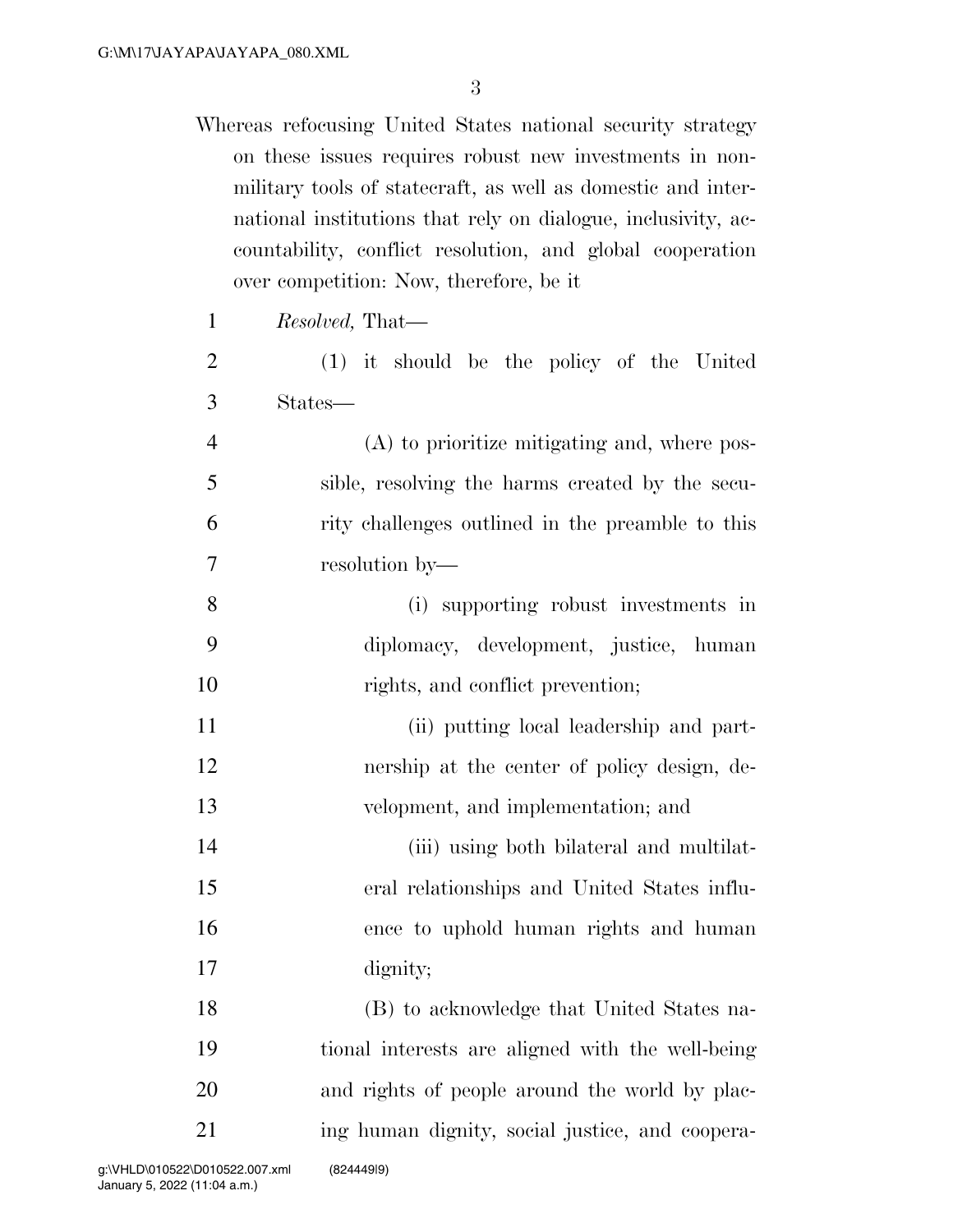1 tion at the center of United States foreign pol-icy;

 (C) to implement effective, bold, and im- mediate domestic and multilateral responses to climate change in order to adapt, mitigate, pre- vent, and, where possible, reverse the worst ef- fects of this urgent, existential crisis this dec-ade and to provide refuge to those impacted;

 (D) to focus domestic and international in- vestments on equitable and inclusive, people- centered solutions that empower individuals, workers, and communities, and safeguard uni- versal human rights to equality, migration, and human security; and

 (E) to support the United Nations, includ- ing funding its programs and specialized agen- cies, participating in its committees, and sup- porting reforms to make international institu- tions more responsive to the most pressing needs of the global community, including the global migration crisis, the climate crisis, and global health crises; and

 (2) it is the sense of the House of Representa- tives that to address the national security priorities outlined in the preamble and achieve the policy de-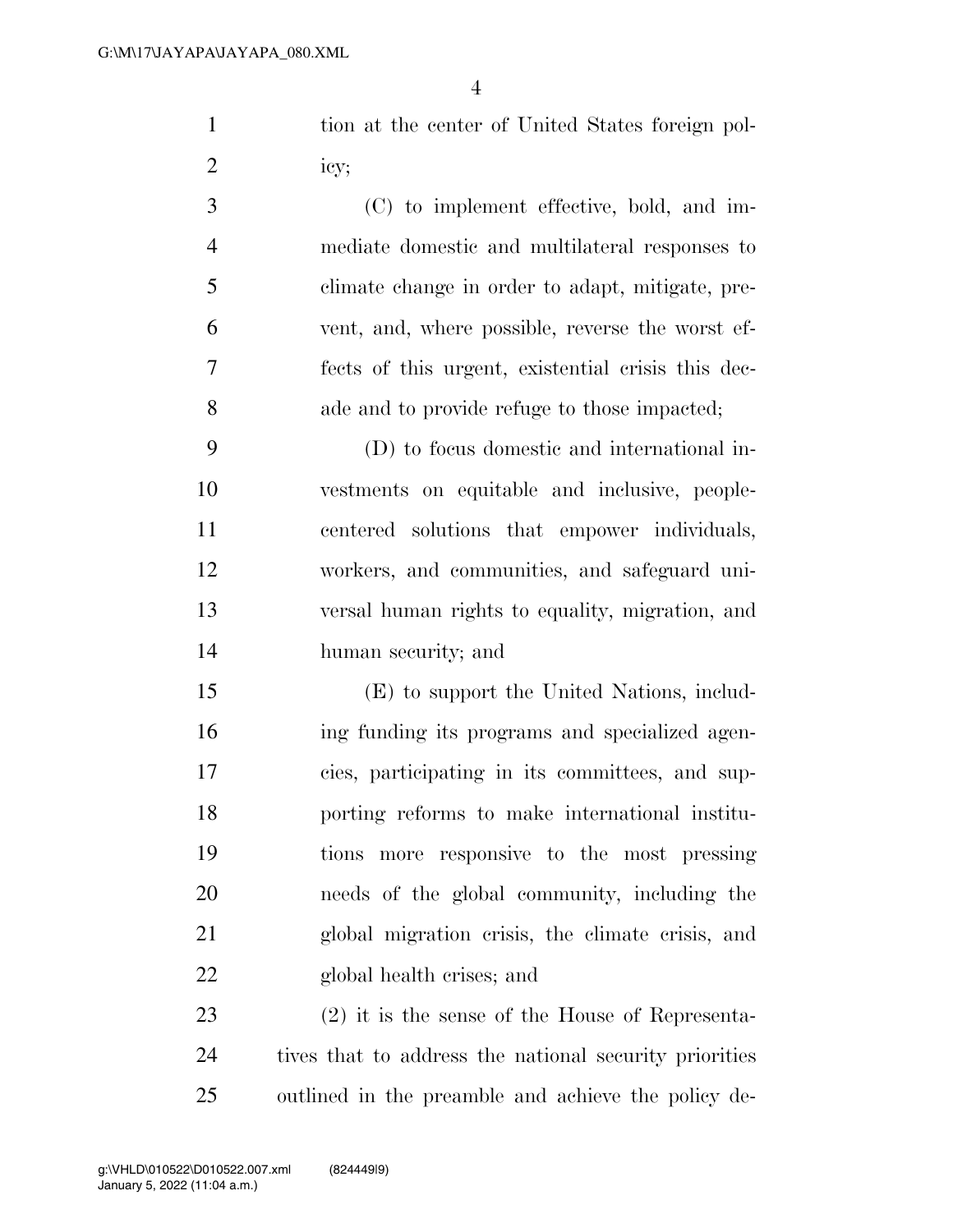scribed in paragraph (1), United States foreign pol-icy must be reformed by—

 (A) making the United States national se- curity workforce more diverse, equitable, and inclusive, both in terms of representation of his- torically marginalized groups as well as under- represented prodiplomacy and anti-interven-tionist perspectives;

 (B) creating formal and informal processes to ensure United States foreign policy is regu- larly informed by, and responsive to, the exper- tise, experiences, and needs of communities most directly impacted by United States foreign policy, especially marginalized groups such as poor people, racial, religious and ethnic minori- ties, indigenous people, women, people with dis-abilities, LGBTQ+ individuals, and youth;

 (C) democratizing issues of war and peace in the United States by reasserting article I of the Constitution, which puts the decision to go to war solely in the hands of the legislative branch, the branch of government most ac-countable to people in the United States;

 (D) substantially reducing and bringing ac-countability to wasteful Department of Defense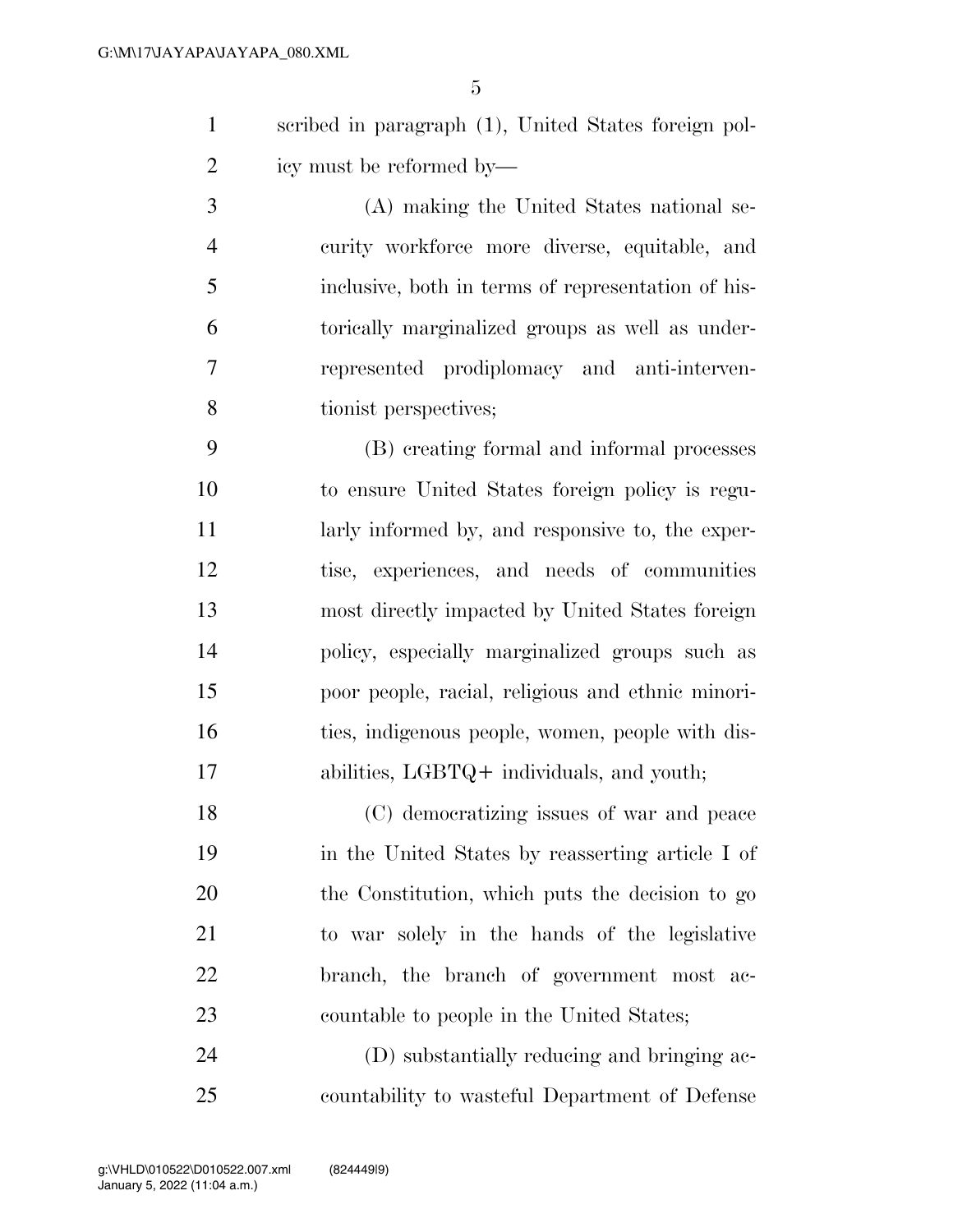spending, outdated weapons systems, security assistance, and overt and covert regime change policies that fuel conflict; (E) engaging in diplomacy, peacebuilding, and conflict prevention to address violent groups that perpetrate terrorism rather than the existing framework predicated on high-value assassinations, containment, coercion, torture, and abuse; (F) ending the use of broad-based, sectoral sanctions as a punitive tool short of war, which too often feeds authoritarianism and corruption

nerable;

while disproportionately harming the most vul-

 (G) holding the United States Government and its partners accountable to international law, including the law of armed conflict and international arms treaties, and supporting international criminal justice, conducting inde- pendent investigations of suspected violations, and providing reparations, including ex gratia payments, to survivors when it or a partner fails to do so;

 (H) limiting United States military assist-ance, arms sales, and security sector coopera-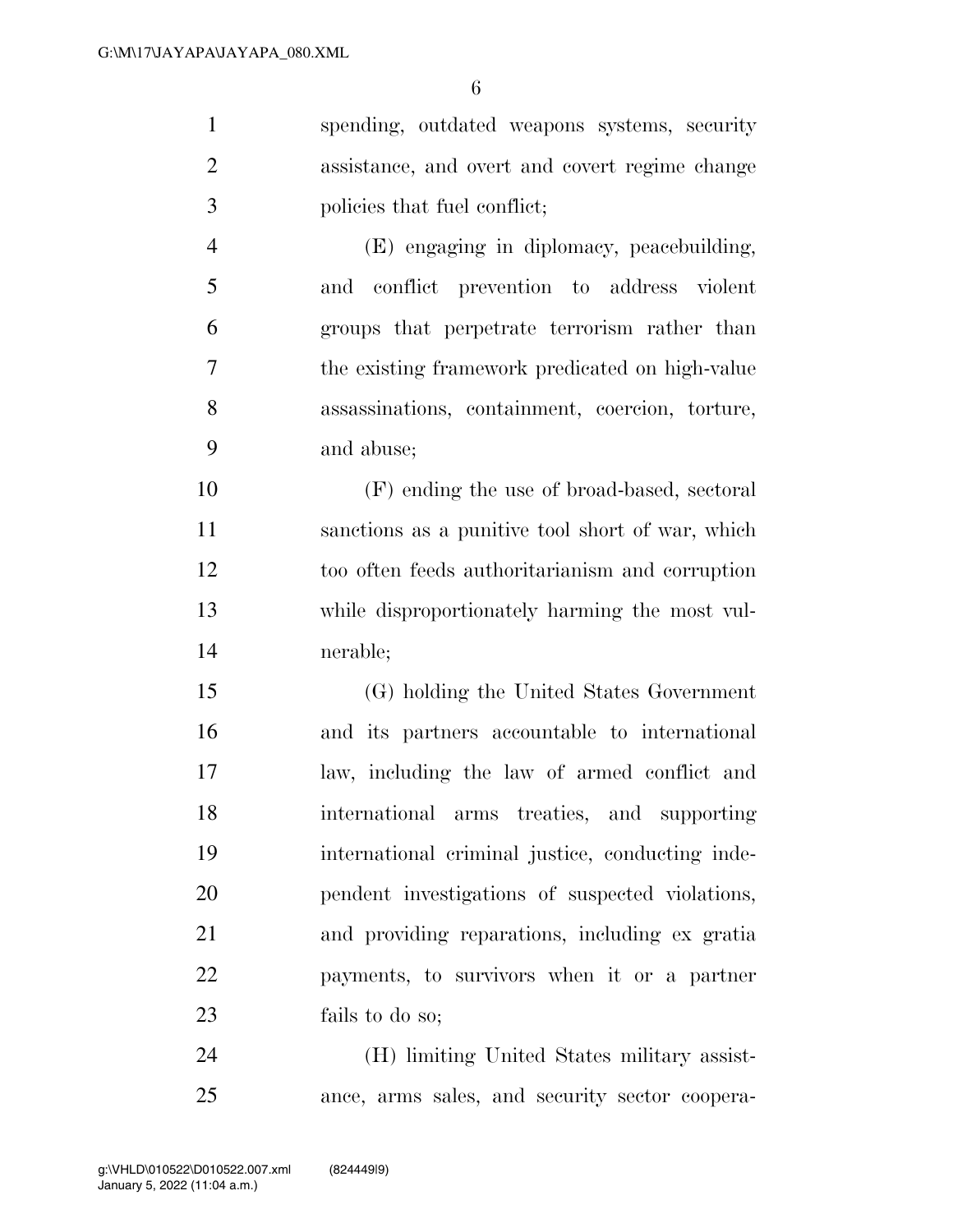tion for governments that commit grand corrup- tion, gross violations of human rights, crimes against humanity, or genocide, regardless of their political relationship to the United States Government;

 (I) acceding to and supporting universal implementation of international conventions and treaties that uphold the rule of law, promote universal human rights and human dignity, pro- tect the most vulnerable, and democratize inter-national governance;

 (J) recommitting United States resources and capacity-building to international and bilat- eral nonproliferation, arms control, and disar- mament treaties to work toward a world with-out planet-destroying nuclear weapons;

 (K) devoting adequate resources toward, and aligning United States policy with, the pur- suit of equitable, sustainable global develop- ment, including but not limited to the achieve- ment of the United Nations Sustainable Devel-opment Goals;

 (L) ensuring that the rules of international trade and investment, in the form of multilat-eral and bilateral trade agreements and inter-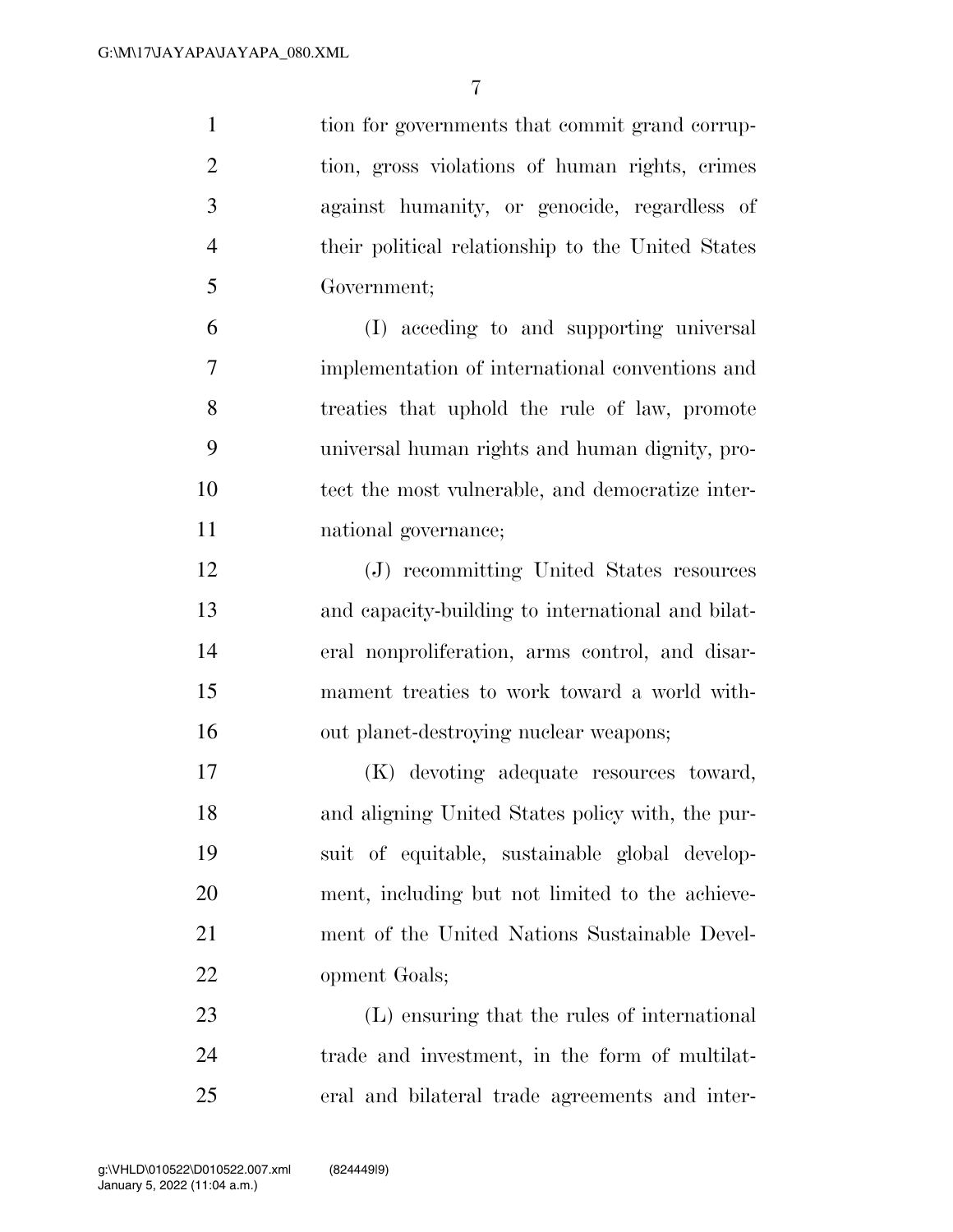national bodies governing trade, enshrine the right to collectively organize, protect labor rights and the environment, promote gender equality, public health, and anticorruption con-trols over corporate profits;

 (M) building a more just and equitable global economy by combating illicit financial flows, strengthening measures for global cor- porate accountability, and reforming multilat- eral economic development and lending institu- tions so that the interests of workers, women and children, as well as their reproductive free- dom, the environment, and poor people are prioritized over private and corporate interests and profits;

 (N) adopting an aggressive plan to trans- form the United States and global economy away from dependency on militarism and fossil fuels and to create the solutions needed to com- bat the climate crisis while centering workers displaced from those industries in a just transi- tion into jobs in the climate resilience work-force; and

 (O) advancing global reproductive and gen-der justice by ensuring United States foreign